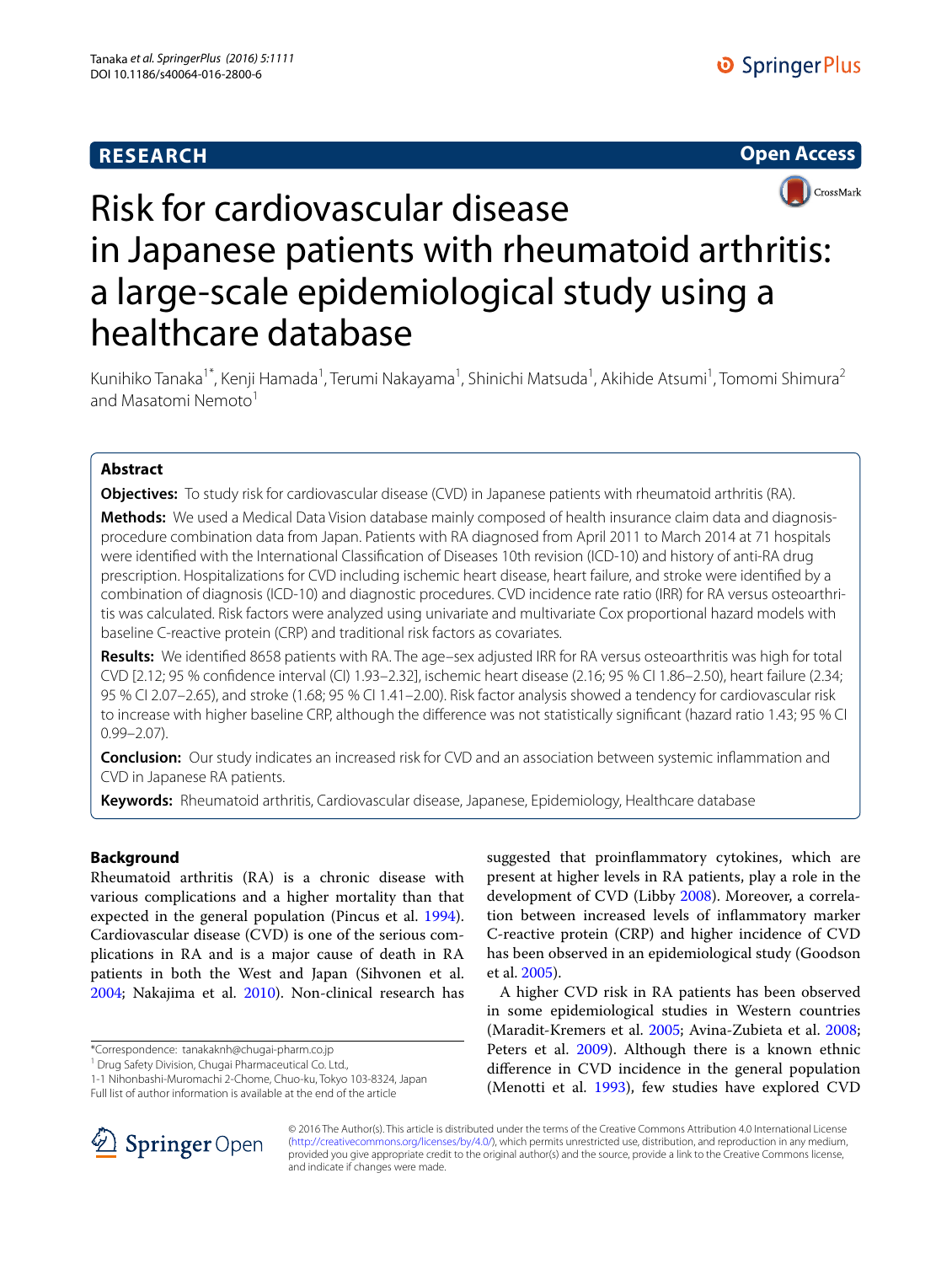in RA patients in Japan. Recently, Sakai et al. ([2016](#page-4-9)) reported high prevalence of cardiovascular comorbidities in patients with RA, using a database of medical claims from employment-based health insurance organizations in Japan. We used another healthcare database of diagnosis-procedure combination data, health insurance claims data, and laboratory data from hospitals located throughout Japan to study the relative risk of CVD as well as the association between systemic inflammation and CVD in Japanese patients with RA. Patients with osteoarthritis (OA) were used for comparison because inflammation is mostly confined to the affected joints in OA but is systemic in RA. OA also shares with RA both traditional and lifestyle risk factors for CVD (Pelletier et al. [2001\)](#page-4-10).

#### **Methods**

### **Data source**

The healthcare database used for this study was provided by Medical Data Vision Co., Ltd. The database contains Japanese diagnosis-procedure combination data and health insurance claims data from hospitals located throughout Japan, anonymously managed to protect patient's personal information; some hospitals also provide laboratory data. This study used clinical data from 71 hospitals collected from April 2011 to March 2014, including laboratory data from 14 hospitals.

#### **Patients**

Data were extracted for patients aged 18 years or older with RA or OA diagnosed for the first time during the study period, from April 2011 to March 2014, and with data available for a follow-up period of at least 90 days (Fig. [1\)](#page-1-0). The following codes from International

Classification of Diseases 10th revision (ICD-10) were used to identify cases for extraction: M05, M06.0, M06.2, M06.3, M06.8, and M06.9 for RA, and M179 for OA. Each patient was prescribed or had a treatment history of anti-RA drugs (DMARDs, oral corticosteroids, biologics, or oral NSAIDs) or OA treatments (oral or topical NSAIDs, hyaluronic acid injections, or corticosteroids injections) and was followed up until the end of March 2014 or until leaving the database. RA and OA patients in the sub-cohort were defined as patients with laboratory data for risk factor analyses.

#### **Outcomes**

Outcomes are defined as events that occurred after first diagnosis of RA or OA and were identified by a combination of diagnoses (ICD-10) leading to hospitalization and medical tests. Diagnoses of CVD in this study were defined as ischemic heart disease [angina pectoris (I20) or myocardial infarction (I21, I22)], heart failure (I50), and stroke [cerebral infarction (I63), intracerebral hemorrhage (I61), or subarachnoid hemorrhage (I60)]. Medical tests used to identify ischemic heart disease and heart failure were electrocardiogram and echocardiograph. Medical tests used to identify stroke were computed tomography and magnetic resonance imaging.

#### **Statistical analysis**

Incidence rates in each cohort were calculated as the number of cases per total period at risk for CVD. Crude and age–sex adjusted incidence rate ratios (IRRs) with 95 % confidence intervals (CIs) versus OA were also calculated on the assumption of a Poisson distribution.

<span id="page-1-0"></span>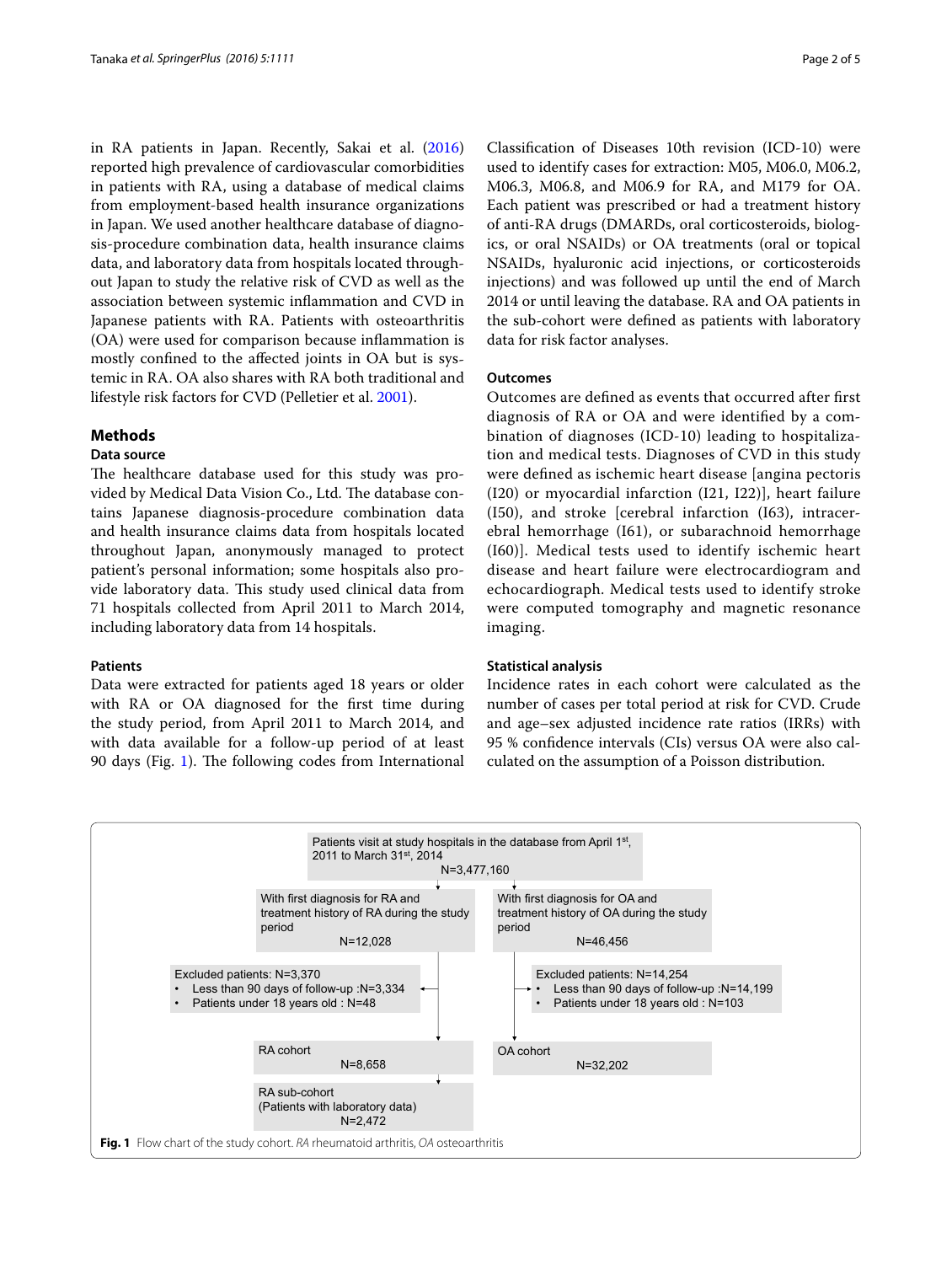Univariate and multivariate Cox-regression analyses were performed, including hazard ratios (HRs), 95 % CIs, and Wald test *P* values to evaluate risk factors for CVD in RA patients. The candidate covariates were age, sex, CRP at baseline, total cholesterol at baseline, and diabetes complications. CRP was selected as an index of systemic inflammation associated with RA. Total cholesterol and diabetes complications were selected as traditional risk factors for CVD. CRP and total cholesterol at baseline were measured on the date of or before first diagnosis of RA or OA. No variable selection techniques were used in multivariate Cox-regression analyses. Statistical analyses were performed using SAS version 9.3.

#### **Ethics approval**

Our study was approved by the institutional review board of the Public Health Research Foundation [\(http://](http://www.phrf.jp/) [www.phrf.jp/\)](http://www.phrf.jp/) on 5 November 2014 and was conducted according to the local ethical guidelines for epidemiological research. Informed consent was waived by the institutional review board because the database used in this study is anonymously managed and includes no personal information.

#### **Results**

A total of 8658 patients with RA (the RA cohort) and 32,202 patients with OA were identified. Laboratory data for analyzing risk factors were available for 2472 patients with RA (the RA sub-cohort). Patients with RA were younger and less likely to have diabetes complications than patients with OA (Table [1\)](#page-2-0). Sex distribution and total cholesterol at baseline were similar in both groups.

In the RA cohort ( $n = 8658$ ), the age-sex adjusted IRRs for RA versus OA were statistically high for total CVD (2.12; 95 % CI 1.93–2.32), ischemic heart disease (2.16; 95 % CI 1.86–2.50), myocardial infarction (3.62; 95 % CI

<span id="page-2-0"></span>

2.52–5.18), heart failure (2.34; 95 % CI 2.07–2.65), and stroke (1.68; 95 % CI 1.41–2.00) (Table [2\)](#page-3-0).

In univariate analysis of the RA sub-cohort ( $n = 2472$ ), HRs showed that higher age (8.50; 95 % CI 5.13–14.09) and higher CRP (2.00; 95 % CI 1.39–2.88) at baseline significantly increased the risk for CVD, but no statistical significance was observed for sex, total cholesterol at baseline, and diabetes complications (Table [3\)](#page-3-1). In multivariate analysis, we excluded total cholesterol at baseline from the covariates because approximately half of patients had no baseline total cholesterol data. Adjusted HRs based on the multivariate model presented in Table [3](#page-3-1) showed that higher age is an independent risk factor for CVD (HR 8.52; 95 % CI 4.76–15.23). Higher baseline CRP showed a trend of increasing CVD risk, although the difference was not statistically significant (HR 1.43; 95 % CI 0.99–2.07). No significant differences were observed for sex or diabetes complications. The median baseline CRP level in patients with CVD events (1.6 mg/dl) was higher than in patients without CVD events (0.7 mg/dl). In addition, the median CRP level at CVD onset (1.7 mg/dl) had not decreased from baseline.

#### **Discussion**

CVD can be a fatal complication in RA patients, and understanding CVD risk in Japanese RA patients is important for risk management. High prevalence of cardiovascular comorbidities in patients with RA in Japan was recently shown, using a database of medical claims from employment-based health insurance organizations (Sakai et al. [2016](#page-4-9)). However, this database covers only company employees and their dependents, who are considered to be younger and at lower risk for CVD than the retired population. We used a database that includes data on patients of all ages from hospitals located throughout Japan.

| <b>Characteristics</b>                           | <b>RA</b> patients       | <b>OA</b> patients      |               |
|--------------------------------------------------|--------------------------|-------------------------|---------------|
|                                                  | All cohort               | Sub-cohort <sup>a</sup> |               |
| Number of patients, n                            | 8658                     | 2472                    | 32,202        |
| Female, n (%)                                    | 5819 (67.2)              | 1711 (69.2)             | 22,046 (68.5) |
| Age, mean (SD) (years)                           | 63.8(15.1)               | 62.4(15.3)              | 70.3 (12.0)   |
| Median (years)                                   | 66.0                     | 64.0                    | 72.0          |
| Diabetes complications, n (%)                    | 424 (4.9)                | 90(3.6)                 | 2571 (8.0)    |
| CRP at baseline, mean (SD) (mg/dl)               | $\overline{\phantom{0}}$ | 2.4(4.1)                |               |
| Median (mg/dl)                                   |                          | 0.7                     |               |
| Total cholesterol at baseline, mean (SD) (mg/dl) |                          | 186.9 (39.9)            |               |
| Median (mg/dl)                                   |                          | 183.0                   |               |

*RA* rheumatoid arthritis, *OA* osteoarthritis, *SD* standard deviation, *CRP* C-reactive protein

<sup>a</sup> Patients with laboratory data who were included in risk factor analysis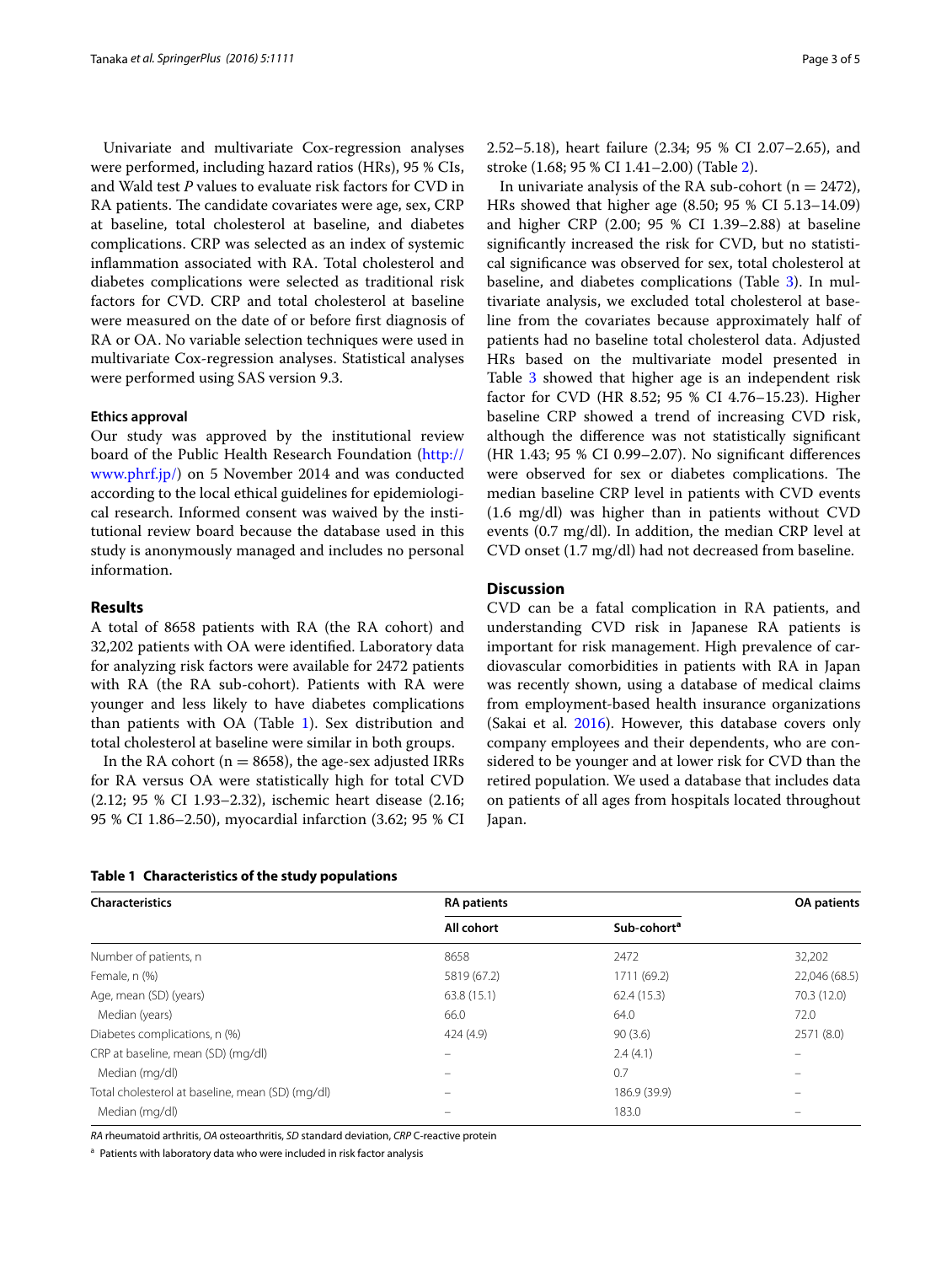|                          | RA patients ( $N = 8658$ ) |             | OA patients ( $N = 32,202$ ) |             | <b>RA</b> versus OA |                                     |
|--------------------------|----------------------------|-------------|------------------------------|-------------|---------------------|-------------------------------------|
|                          | <b>Events</b>              | PYs at risk | <b>Events</b>                | PYs at risk | Crude IRR (95 % CI) | Adjusted IRR <sup>a</sup> (95 % CI) |
| CVD (total)              | 673                        | 10,946      | 1633                         | 43.304      | 1.63 (1.49–1.78)    | $2.12(1.93 - 2.32)$                 |
| Ischemic heart disease   | 260                        | 11,280      | 586                          | 44,091      | 1.73 (1.50-2.01)    | $2.16(1.86 - 2.50)$                 |
| Myocardial infarction    | 53                         | 11,481      | 71                           | 44.574      | $2.90(2.03 - 4.14)$ | $3.62(2.52 - 5.18)$                 |
| Angina pectoris          | 224                        | 11,319      | 528                          | 44,138      | $1.65(1.41 - 1.93)$ | $2.05(1.75 - 2.40)$                 |
| Heart failure            | 358                        | 11.234      | 808                          | 44,003      | $1.74(1.53 - 1.97)$ | $2.34(2.07 - 2.65)$                 |
| Stroke                   | 177                        | 11.396      | 513                          | 44,286      | $1.34(1.13 - 1.59)$ | 1.68 (1.41-2.00)                    |
| Cerebral infarction      | 136                        | 11,433      | 431                          | 44,327      | $1.22(1.01 - 1.48)$ | 1.56 (1.29–1.90)                    |
| Intracerebral hemorrhage | 32                         | 11,506      | 77                           | 44,599      | $1.61(1.07 - 2.43)$ | 1.85 (1.22–2.81)                    |
| Subarachnoid hemorrhage  | 15                         | 11.517      | 15                           | 44.626      | 3.87 (1.89-7.93)    | $4.45(2.13 - 9.26)$                 |

#### <span id="page-3-0"></span>**Table 2 Incidence rate ratios of cardiovascular disease**

*RA* rheumatoid arthritis, *OA* osteoarthritis, *PYs* patient-years, *IRR* incidence rate ratio, *CI* confidence interval, *CVD* cardiovascular disease

a Adjusted by age and sex

#### <span id="page-3-1"></span>**Table 3 Risk factors for cardiovascular disease in RA patients estimated by univariate and multivariate Cox proportional hazard regression model**

|                                                       | Univariate model       |          | <b>Multivariate model</b> |          |  |
|-------------------------------------------------------|------------------------|----------|---------------------------|----------|--|
|                                                       | Hazard ratio (95 % CI) | P value  | Hazard ratio (95 % CI)    | P value  |  |
| Male                                                  | 1.07 (0.76-1.51)       | 0.6812   | $1.02(0.70 - 1.49)$       | 0.8990   |  |
| Age $\geq 65$ years                                   | 8.50 (5.13-14.09)      | < 0.0001 | 8.52 (4.76-15.23)         | < 0.0001 |  |
| CRP at baseline $\geq$ 1.0 mg/dl                      | 2.00 (1.39-2.88)       | 0.0002   | 1.43 (0.99-2.07)          | 0.0564   |  |
| Total cholesterol at baseline >220 mg/dl <sup>a</sup> | $0.68(0.34 - 1.38)$    | 0.2883   |                           |          |  |
| Diabetes complications                                | 1.86 (0.98-3.54)       | 0.0577   | 1.72 (0.83-3.56)          | 0.1436   |  |

*RA* rheumatoid arthritis, *CRP* C-reactive protein

<sup>a</sup> Total cholesterol at baseline was excluded from covariates in the multivariate model because there was no significant association between total cholesterol and CVD as well as a high proportion of missing data

Our study shows increased risk for CVD in RA patients. Adjusted IRRs for RA versus OA were 2.12 (95 % CI 1.93–2.32) for total CVD, 2.16 (95 % CI 1.86– 2.50) for ischemic heart disease, 3.62 (95 % CI 2.52–5.18) for myocardial infarction, and  $1.68$  (95 % CI  $1.41-2.00$ ) for stroke. The IRR for ischemic heart disease in this study was similar to the odds ratio (RA vs. non-RA population) for ischemic heart disease recently reported from another study in Japan (Sakai et al. [2016\)](#page-4-9), and the IRRs for myocardial infarction and stroke in this study were similar to the odds ratios (RA vs. non-RA population) for myocardial infarction and stroke observed in a US study (Solomon et al. [2006](#page-4-11)).

Our results are the first to show an association between systemic inflammation and CVD in Japanese patients with RA. The risk factor analyses identified advanced age as a risk factor for CVD in RA patients. The results also suggest that higher baseline CRP increases CVD risk whereas higher total cholesterol at baseline, one of the traditional risk factors for CVD, does not. The baseline CRP level in patients with CVD events was higher than

in patients without CVD events, and CRP level at CVD onset had not decreased from baseline. These results imply an association between systemic inflammation in RA and risk for CVD, which is consistent with previous reports (Goodson et al. [2005](#page-4-4)). Active treatment to reduce systemic inflammation may be one way to reduce CVD risk.

It is important to note the limitations of this study. First, the database for this study only covers some of the acute care hospitals in Japan. Therefore, the results in this study might not represent all RA patients in Japan. Second, we could not follow patients over the long term. The median follow-up period for RA patients in the database was 438 days, which is shorter than in other studies. In spite of this short follow-up period, we observed a higher risk for CVD in RA patients than in OA patients. Third, information could not be obtained from transferring or recipient hospitals. Therefore, outcome information might be missing for some patients. Last, the database used does not include some of the essential patient background data for traditional CVD risk factors such as